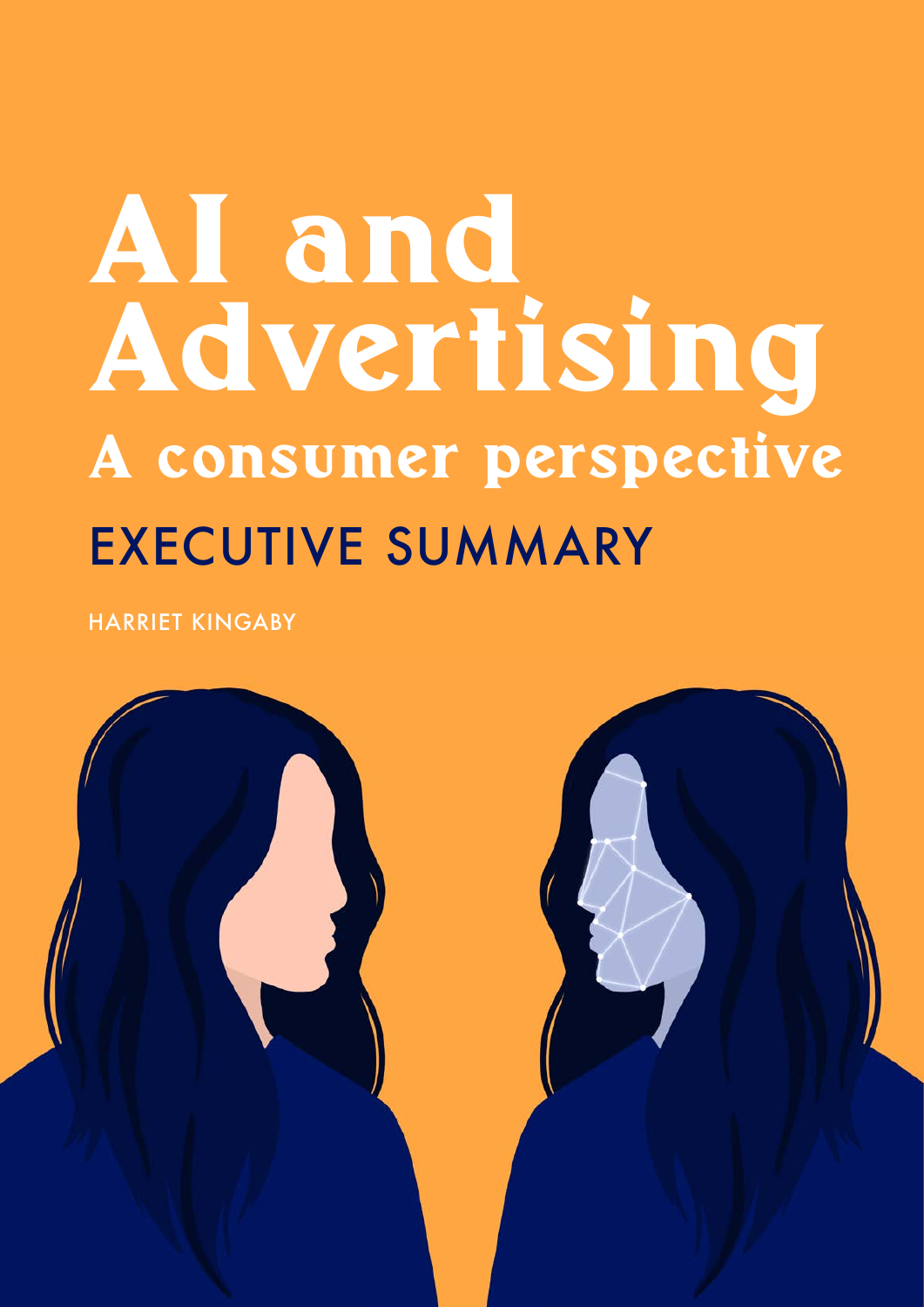# <span id="page-1-0"></span>Acknowledgements Scope



This report, condensed here as an executive summary, is the outcome of a 10-month Mozilla fellowship programme, including 2 workshops in London and Delhi, desk research and expert interviews with advertising and AI experts, consumer protection groups, advertising professionals and digital rights groups.

We are extremely grateful to the many people who have contributed their time and expertise via interviews, reviews and participation in workshops during the creation of this report.

We are hugely thankful to [Mozilla](https://foundation.mozilla.org/en/fellowships/) and the [Ford Foundation](https://www.fordfoundation.org/) who provided guidance and funding to make it possible, [Consumers](https://www.consumersinternational.org/)  [International](https://www.consumersinternational.org/) for hosting and lending expert consumer protection advice, [Hattusia](https://www.hattusia.com/) for offering ethics support, Neil Clark at [Manifesto](https://manifesto.co.uk/) for environmental insight, and members of [The Conscious](https://www.consciousadnetwork.org/)  **[Advertising Network.](https://www.consciousadnetwork.org/)** 

> See the **bibliography** of links, and information about upcoming webinars and workshops based on the contents of this report at [harrietkingaby.com](https://www.harrietkingaby.com/)

> > **HARRIET** KINGABY



**REPORT** SUPPORTED BY:



Special thanks to Amy Raikar, Ann-Marie Carrothers and Kevin Zawacki as well as Liz Coll and Slavka Bielikova.

Illustration and design is by **Ellie Shipman**.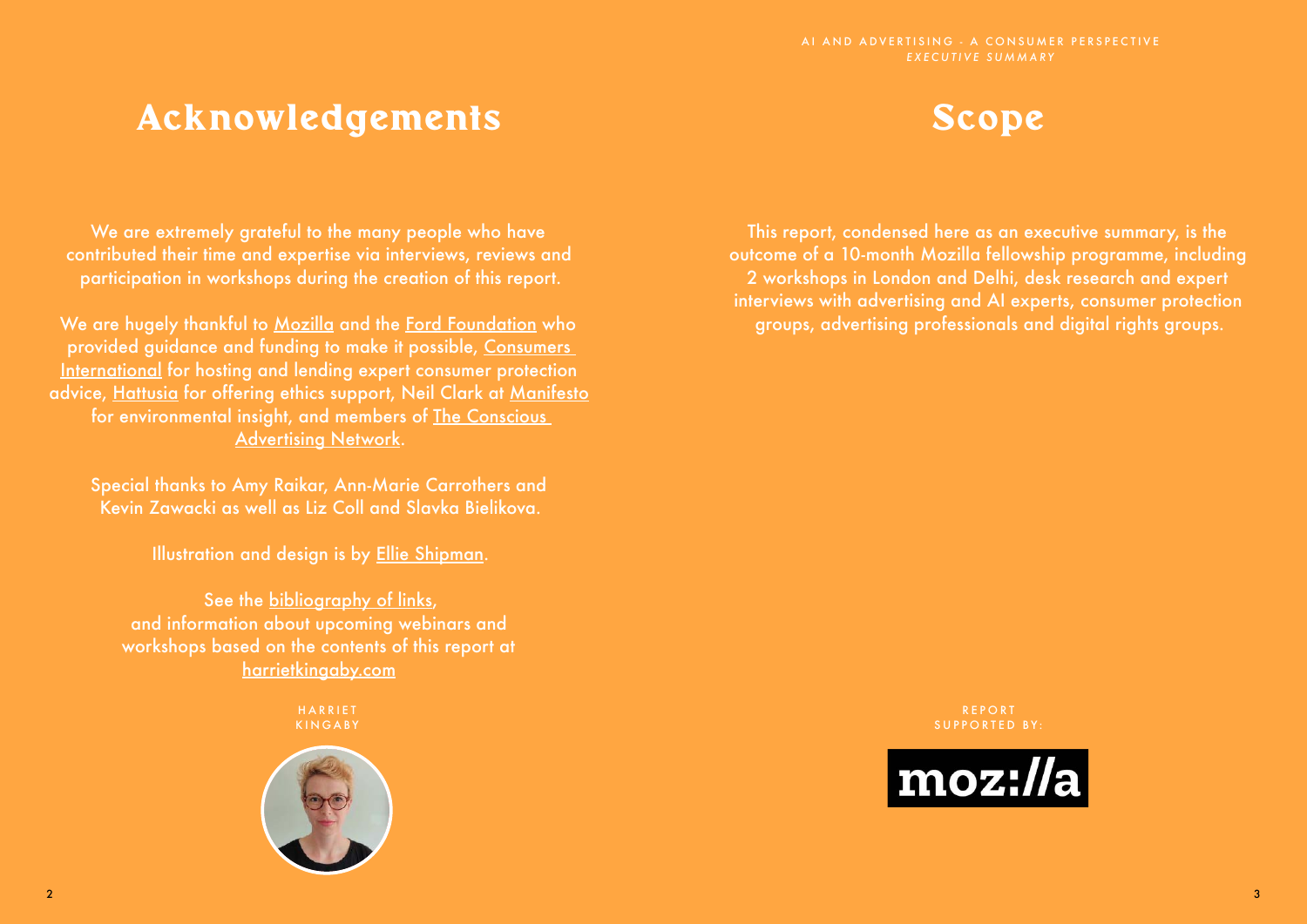# Contents

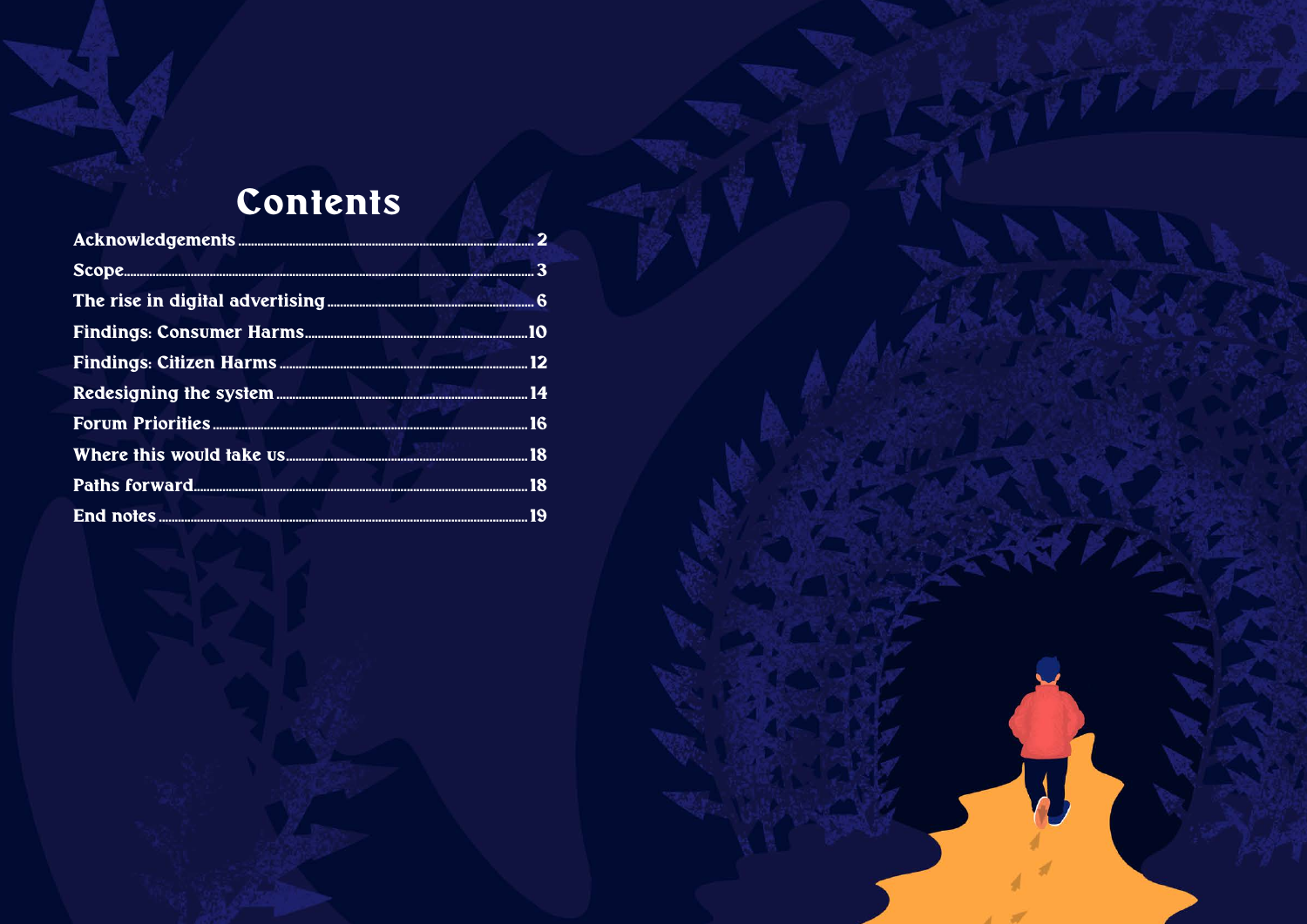# <span id="page-3-0"></span>The rise in digital advertising

*Digital advertising is a booming industry: worth over \$300 billion in 2019 alone. It's also the primary business model sustaining the internet, humanity's most important communications tool. But as AI-powered advertising grows more pervasive and sophisticated, it is doing so without guardrails. There are few rules to ensure it doesn't surveil, misinform, or exclude consumers. If the industry doesn't engage others to build a shared vision for an internet funded by advertising, and proactively deal with issues caused by emergent technologies, these problems will only grow more pronounced.*

Advertising underpins the current business model of the internet, bringing access to the web for millions, funding quality journalism, diverse voices and accessible content, as well as the platforms that connect us. But it is an imperfect funder - excluding some communities, creating business models for hate speech, misinformation and consumer scams, as well as embodying surveillance capitalism. The sheer opacity of the ecosystem and its obsession with performance metrics is allowing it to be exploited by fraudsters, hate preachers and opportunists peddling disinformation.

"Ad-supported business models bring goods and services to customers who would otherwise be priced out. Thanks to revenue from advertising, consumers often pay lower prices, and sometimes even enjoy goods or services free of charge."

#### *[Makan Delrahim, US Assistant](https://www.justice.gov/opa/speech/assistant-attorney-general-makan-delrahim-delivers-remarks-antitrust-divisions-public)  [Attorney General, 2019](https://www.justice.gov/opa/speech/assistant-attorney-general-makan-delrahim-delivers-remarks-antitrust-divisions-public)*

"Consumers are becoming increasingly frustrated with ads that disrupt their experience, interrupt content, slow browsing or eat up their data allowances. Advertisers and platforms should design commercial communication opportunities so that they are less intrusive and offer a better user experience."

*[WFA Global Media Charter, 2018](https://wfanet.org/leadership/global-media-charter)*

The result is declining trust and online spaces which increasingly work better for advertisers than citizens, and are shaped by commercial, rather than civic success metrics. Overuse of AI technologies risks further entrenching bias and privacy violations, while impacting the environment with their rapacious need for energy and

data. Many people face these challenges without adequate legal frameworks to protect their human rights, the environment or personal data. And [43% of the world's](https://www.statista.com/statistics/617136/digital-population-worldwide/)  [population](https://www.statista.com/statistics/617136/digital-population-worldwide/) does not even have online access; onboarding them into this online world as 'newbies' in its current state could [create](https://www.financialexpress.com/education-2/a-look-at-indias-deep-digital-literacy-divide-and-why-it-needs-to-be-bridged/1323822/)  [challenges](https://www.financialexpress.com/education-2/a-look-at-indias-deep-digital-literacy-divide-and-why-it-needs-to-be-bridged/1323822/) and opportunities not yet considered by governments. brands or civil society.

The funders of a free and open web wield great power - with which comes great responsibility. Advertising money is a key resource underpinning the development of the internet, and therefore should be accountable to civil society, senior leaders and investors.

Many of the issues outlined in this report are being tackled in siloes, by skilled organisations who share common concerns, but lack a common language and opportunities to engage with each other. As we enter a world of AI, smart cities and IOT, the inherently commercial nature of advertising is shaping the web in its image, creating worrying precedents - for surveillance, the erosion of public spaces and a lack of accountability or transparency when things go wrong.

Only by collaboration can these issues be resolved in an equitable manner for consumers, society and the environment. As we stand on the brink of an AI revolution, where smart cities, AR, facial recognition, voice controlled devices and machine learning will change the shape of the online world, and the digital advertising that funds it, we have to ask ourselves - what should the future of the internet look like? We call on advertisers, consumer experts and digital rights groups to engage with each other, to recognise and define the role advertising can play in funding a healthy internet, and to work together to design an online world which benefits all.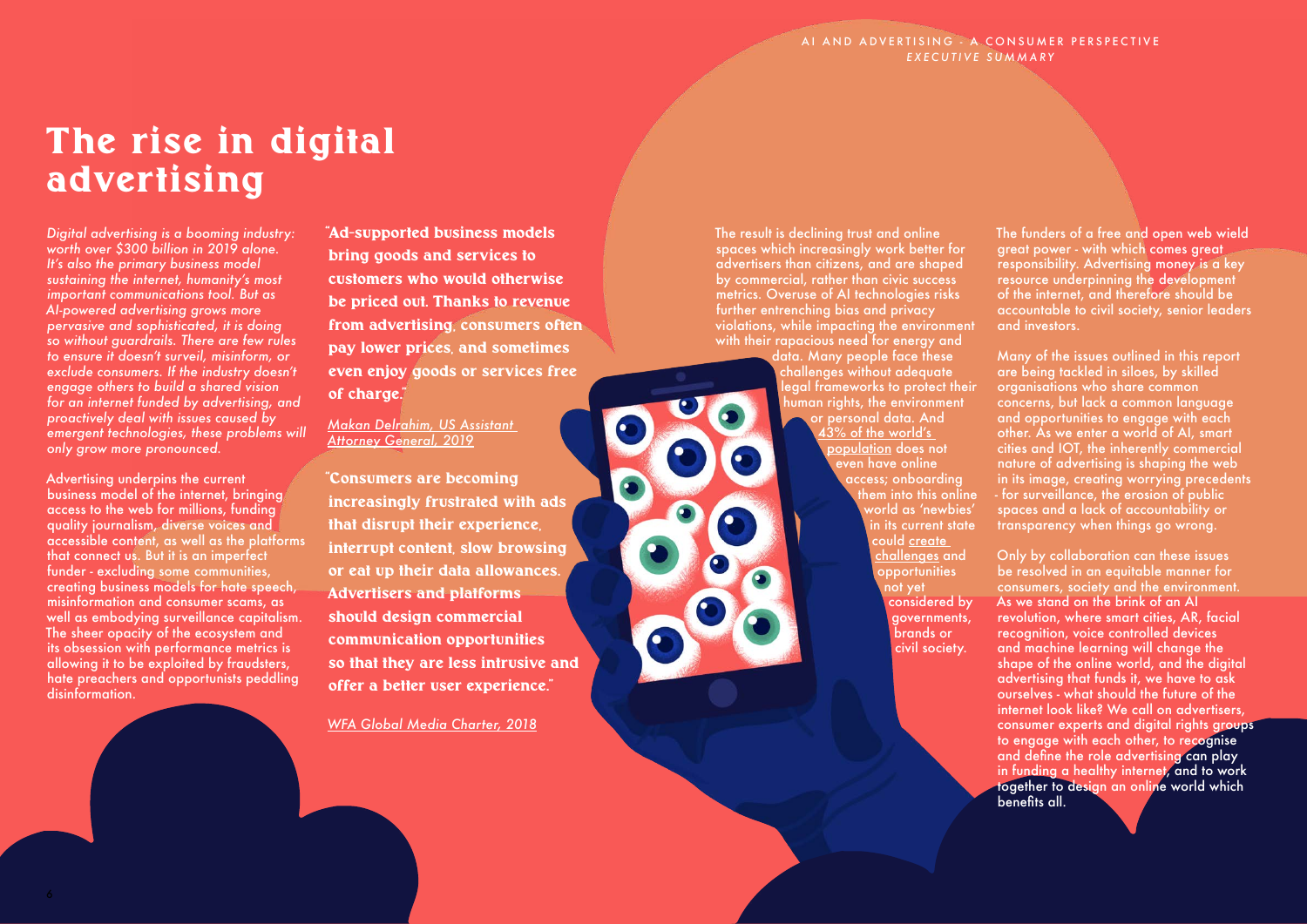Although algorithmic decision making has been used in advertising for over a decade, artificial intelligence is being used in efforts to make advertising more personalised, efficient, and interactive, which advertisers claim will benefit consumers by providing them with more helpful, relevant and entertaining ads. However, there is good reason to suspect that consumer protection and human rights are not being properly considered in the design and implementation processes of these technologies, not least due to the lack of consideration present in the design of the current system.

This report focuses on two applications of AI - machine learning used to optimise the 'real time bidding' process; as well as emotional recognition, a technology currently not much in use, but with an estimated market value of \$65bn by 2023. We have also used the current programmatic system of buying advertising on the open web as a test case for how decisions have previously been made in connection to advertising technology.

Only 15% of US advertisers were using AI in 2018, but this is set to grow by 149% in 2020, even if those advertisers suspected that the hype around it currently outweighs the actual results.

#### [Statista, 2018](https://www.statista.com/topics/5017/ai-use-in-marketing/)

Nearly nine in ten organizations across the world have encountered ethical issues resulting from the use of AI.

[Capgemini, Towards Ethical AI, 2019](file:https://www.capgemini.com/gb-en/research/why-addressing-ethical-questions-in-ai-will-benefit-organisations/)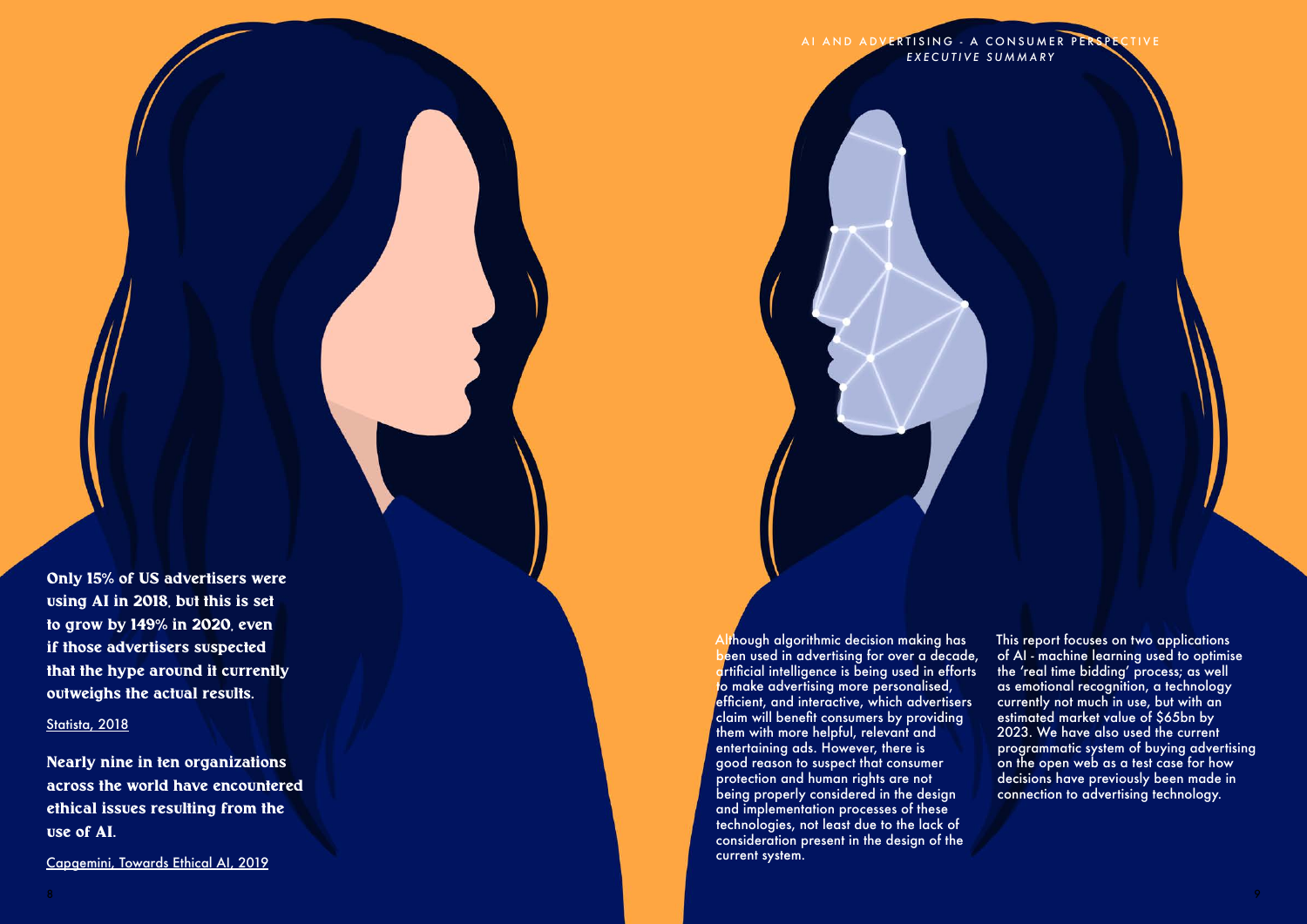

*Data collection is excessive and does not respect a consumer's right to privacy.*

Although consumers are prepared to hand over some data in order to access ad funded content, levels of ad blocking paint a more complex picture and desire for privacy. It is impossible to opt out of surveillance online, even in countries with strong data protection legislation and even the imminent phasing out of the 'third party cookie' has not brought about a sufficient mindset shift. Our research also found evidence of data ostensibly collected for advertising being passed to state actors in the USA and Chile. As we enter a world of smart cities and IOT, with AI demanding ever more data, these trends, from surveillance to bombardment, risk increasing rather than abating.

### Excessive data collection

*Personalisation is restricting choice and leading to discrimination, while advertising incentivises content production for the most profitable communities.*

Advertising's quest to tailor and personalise content is supposed to make advertising that is more relevant to consumers. However, algorithmic personalisation inherently restricts the products, services and content we see, as well as their price particularly problematic when we consider essential services such as education, jobs and housing. Advertising block lists are also demonetising content from diverse communities and hard news reporting, restricting consumer choice.

## Discrimination and restriction of choice

*The advertising ecosystem is contributing to the manipulation of and harm to vulnerable people, including encouraging consumption in harmful ways.*

Almost half the world's population are yet to come online, and when they do, most will immediately be exposed to sophisticated advertising. In many places, advertising regulators and platforms themselves place restrictions on what advertisers can advertise, where, and to who, in order to protect vulnerable groups. However, evidence suggests that consistency of enforcement is key to these measures working, and there is strong evidence to suggest that enforcement and detection is inconsistent.

#### Harm to vulnerable people

Findings include both harms to people as consumers in the marketplace as well as wider harms to consumers as public citizens or private individuals.

# <span id="page-5-0"></span>Findings: Consumer Harms

*Consumers have little agency within the current and future systems. Opportunity for redress and explanation are unfit for purpose.* 

Consumers have little control over how and what data is shared, or by whom, consent is often not meaningfully sought and existing data protection laws are not being consistently enforced. Although collective redress can be sought under GDPR, the complexity of the system means the consumer may not even understand they have been discriminated against, or have had their rights impinged. New formats, technologies and opportunities to engage are increasing the likelihood of bombardment, and increasing the prevalence of unreliable or biased AI raises cause for concern.

### Consumer agency

*Failure to tackle fake sites, misinformation and ad fraud has created an environment where online scams thrive, resulting in financial losses and trauma.* 

"3 million consumers shared warnings and information about social media scams in the US over the last two years, 188,900 in the UK, 144,500 in Nigeria and 51,400 in Spain."

[Consumers International,](https://www.consumersinternational.org/media/293343/social-media-scams-final-245.pdf)  [Social Media Scams,](https://www.consumersinternational.org/media/293343/social-media-scams-final-245.pdf) 2019

Failure to tackle fake sites, misinformation and ad fraud has created an environment where online scams thrive, resulting in financial losses and trauma.

The open web and platforms have huge disinformation and accountability problems which also allow scam adverts to thrive. Scams have the potential to cause significant harm to consumers in terms of financial loss, emotional well-being and degradation of trust. Ad fraud is a key funder of organised crime, causing further societal harms.

#### Online scams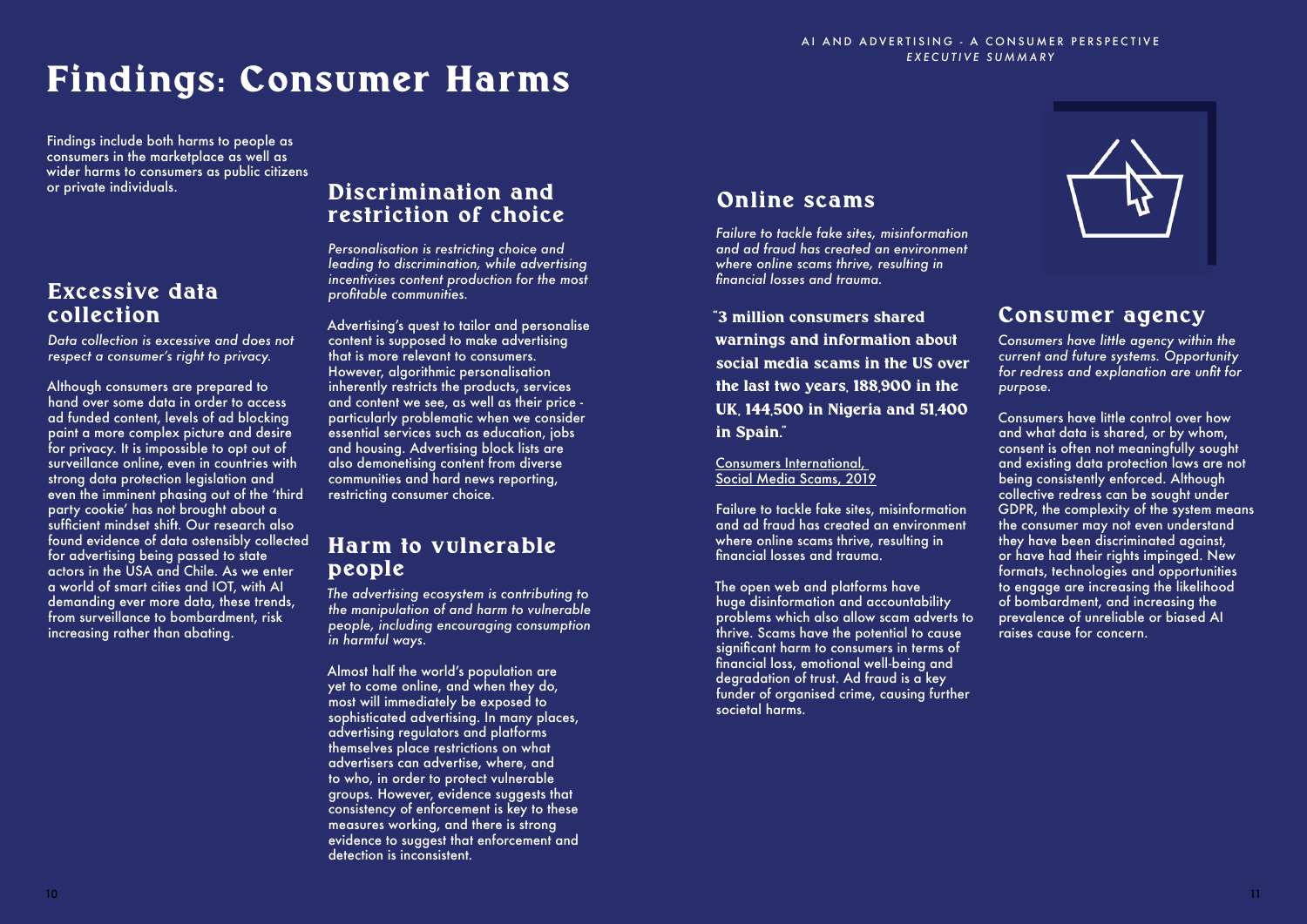# <span id="page-6-0"></span>Findings: Citizen Harms

Advertising is encouraging unsustainable consumption, funding climate misinformation and contributing to the energy consumption of the internet.

"Training one AI model produces 300,000 kilograms of carbon dioxide emissions, roughly the equivalent of 125 round trip flights from New York to Beijing."

[The University of Massachusetts, 2019](https://arxiv.org/abs/1906.02243)

Advertising's impacts on the environment are varied - climate disinformation counts advertising as a key funder, both on the open web and on platforms. Advertising can also be a key factor in promoting unsustainable consumption, and as a core part of the digital ecosystem is contributing to the ballooning energy consumption of the tech sector. This becomes increasingly concerning when including AI adoption, which requires huge amounts of energy to train and maintain.

## Environmental impact

The advertising ecosystem is inadvertently funding hate speech which causes harm to marginalised communities.

"At least \$235 million in revenue is generated annually from ads running on extremist and disinformation websites, fuelled in part by well-known companies across all sectors."

[The Global Disinformation Index, 2019](https://disinformationindex.org/research/)

## Hate speech

Advertising is a key funder of online hate speech and online hate preachers, often through exploitation of the reactive nature of platform and ad network policing, as well as fraud. Platform recommendation algorithms also recommend salacious content to keep people on them, and to serve them more ads, which has been found to radicalise in some cases. Concerningly, several new facial and emotional recognition start-ups claim to be able to tell personality or sexuality from facial features - disproved science, often steeped in prejudice, still sold as 'revolutionary' technology.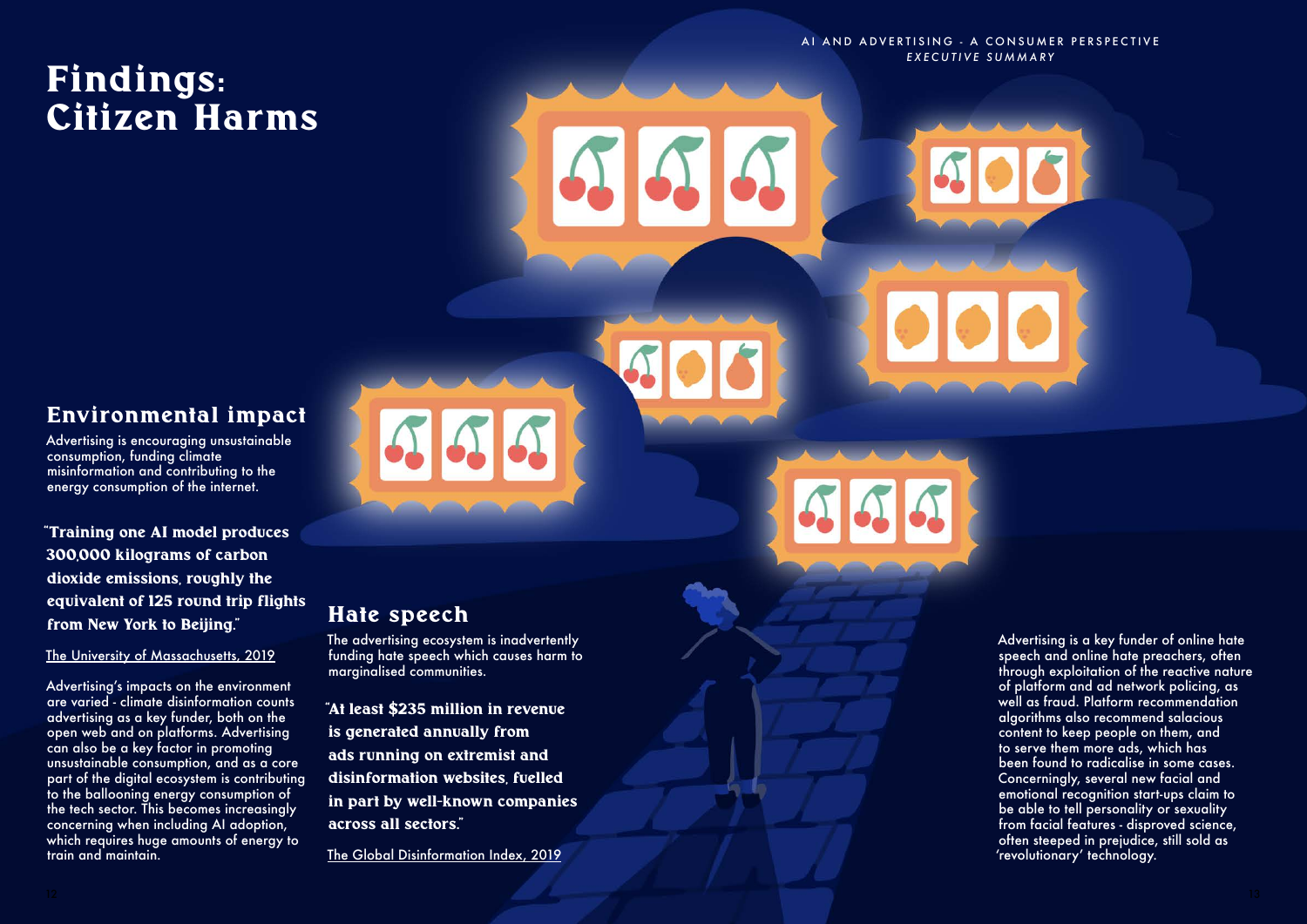The report sets out recommendations for redesigning the system, so that it respects consumer protection, human rights and environmental sustainability. At the heart is a call for dialogue and forums to develop between digital rights groups, consumer protection experts, funders, publishers and advertisers, many of whom will be grappling with similar issues from different perspectives. Legislators and regulators should set and enforce legal parameters. Planning for the future must become proactive, rather than reactive.

The online advertising system as we know is today is based on flawed assumptions - that tailored ads are inherently more effective, that people are perpetual consumers online, . and that advertisers are not accountable for their supply chain. Given that advertising is the current business model underpinning the web, these assumptions fail to support or sustain healthy digital spaces that are fit for purpose for the majority of users. As we enter a world of AI, smart cities and IOT, this is creating worrying precedents - for surveillance, the erosion of public spaces and a lack of accountability or transparency when things go wrong.

Mediated forums must represent both civil society and advertisers to challenge the status quo and designed to:

• Create accountability and roadmaps

Create accountability, shared understanding and solutions to the issues of internet health - including new charters of online rights for citizens wishing to escape surveillance capitalism.

• Challenge harms

Include active participation from civil society groups directly affected by discrimination, or other market failures, to ensure that human rights have equal weight to corporate interest in discussions and solution building.

- Form new industry initiatives Form new industry initiatives and guidelines that create leadership beyond regulation, and a proactive approach to assessing AI implementation against human rights. Suggest new regulatory interventions, or call for enforcement where necessary.
- Identify 'unknown unknowns' Identify and swiftly deal with the 'unknown unknowns' which will undoubtedly arise as a result of the implementation of new technology.

# <span id="page-7-0"></span>Redesigning the system

## Engage

#### AI AND ADVERTISING - A CONSUMER PERSPECTIVE *EXECUTIVE SUMMARY*

[The Conscious Advertising Network](https://www.consciousadnetwork.org/) is a voluntary coalition of over 90 organisations, set up to ensure the ethics catches up with the technology of modern advertising. They have developed 6 open source manifestos on - consent, fake news, hate speech, children's welfare, ad fraud and diversity and inclusion. The principles of these manifestos are embedded in the procurement process of advertiser members, and the manifestos themselves are designed as actions that advertisers and their agencies can take to avoid malpractice. The Network is supported by ISBA, the UK advertising trade body, and contains members from civil society, who input into the design of the manifestos, and take part in forums with advertising stakeholders on topics related to the manifestos. They also engage with the UN on topics such as hate speech and misinformation.

#### CASE STUDY: THE CONSCIOUS ADVERTISING NETWORK, EUROPE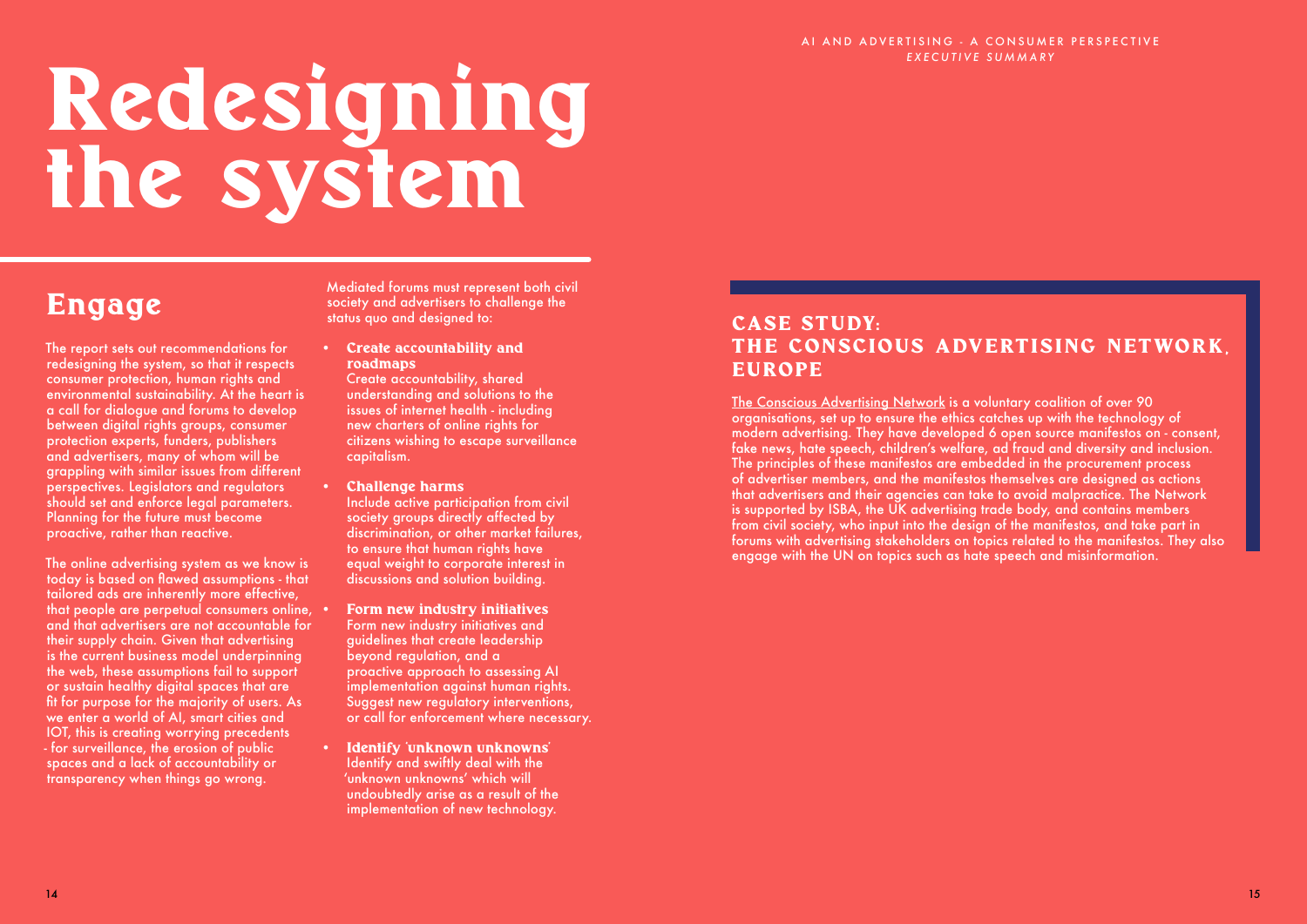# <span id="page-8-0"></span>Forum Priorities



Simply layering AI into the current system and data collection practices will exacerbate existing issues. Consumer protection and human rights must be core design principles when creating new formats, technologies and advertising strategies. This new innovation requires collaboration across sectors, and genuine consideration of 'privacy by design'; environmental degradation and 'human rights impact assessments' for new AI technologies; as well as funding to stimulate creation of new technologies which are effective and considerate.

#### 1. Build consumer protection and human rights back in

Increased data collection and use of AI is not the only solution to reaching and building relationships with consumers, and the relationship between advertiser, publisher and consumer must be reimagined to correct the power imbalance. Greater use of contextual advertising, or that which includes genuine privacy by design should be promoted. Consumer protection and digital rights groups should be used to both predict and solve issues surrounding the implementation of new technologies. AI, particularly facial and emotional recognition technologies, should be used sparingly, if at all.

#### 2. Proactive AI stewardship

Creating a more transparent advertising ecosystem will bring about benefits for all. Since the 1990s, corporations have worked on their physical supply chains, mapping and improving them in line with international coalitions and standards. An organisation's digital advertising supply chain should be subject to the same level of accountability, including suppliers and partners, and its governance integrated with their sustainability and consumer protection targets and obligations.

#### 3. Demand supply chain accountability

A healthy internet will ensure advertising is more effective, and plays a role in maintaining healthy societies. All sides should recognise and embrace the role played by advertising as a funder of the open web, and its responsibility to fund diverse voices, quality content, and accountable platforms, while defunding hate, misinformation and fraudulent activity. Creating a collective vision of advertising's role in funding a free and open internet, which respects consumers, society and the environment.

#### 4. Reimagine advertising spend as a resource funding a healthy internet



AI AND ADVERTISING - A CONSUMER PERSPECTIVE *EXECUTIVE SUMMARY*